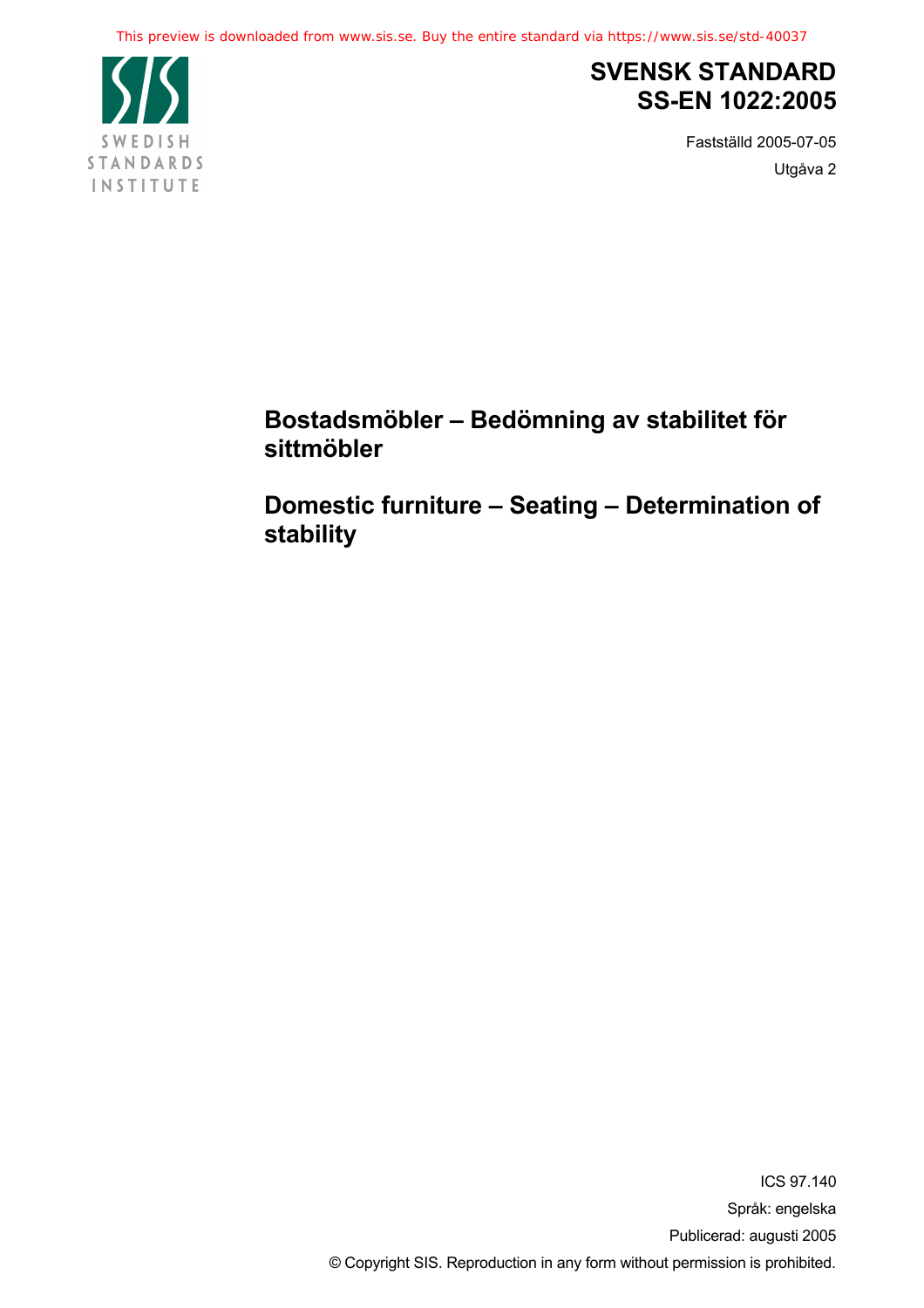Europastandarden EN 1022:2005 gäller som svensk standard. Detta dokument innehåller den officiella engelska versionen av EN 1022:2005.

Denna standard ersätter SS-EN 1022, utgåva 1.

The European Standard EN 1022:2005 has the status of a Swedish Standard. This document contains the official English version of EN 1022:2005.

This standard supersedes the Swedish Standard SS-EN 1022, edition 1.

Upplysningar om **sakinnehållet** i standarden lämnas av SIS, Swedish Standards Institute, telefon 08 - 555 520 00.

Standarder kan beställas hos SIS Förlag AB som även lämnar **allmänna upplysningar** om svensk och utländsk standard. *Postadress*: SIS Förlag AB, 118 80 STOCKHOLM *Telefon*: 08 - 555 523 10. *Telefax*: 08 - 555 523 11 *E-post*: sis.sales@sis.se. *Internet*: www.sis.se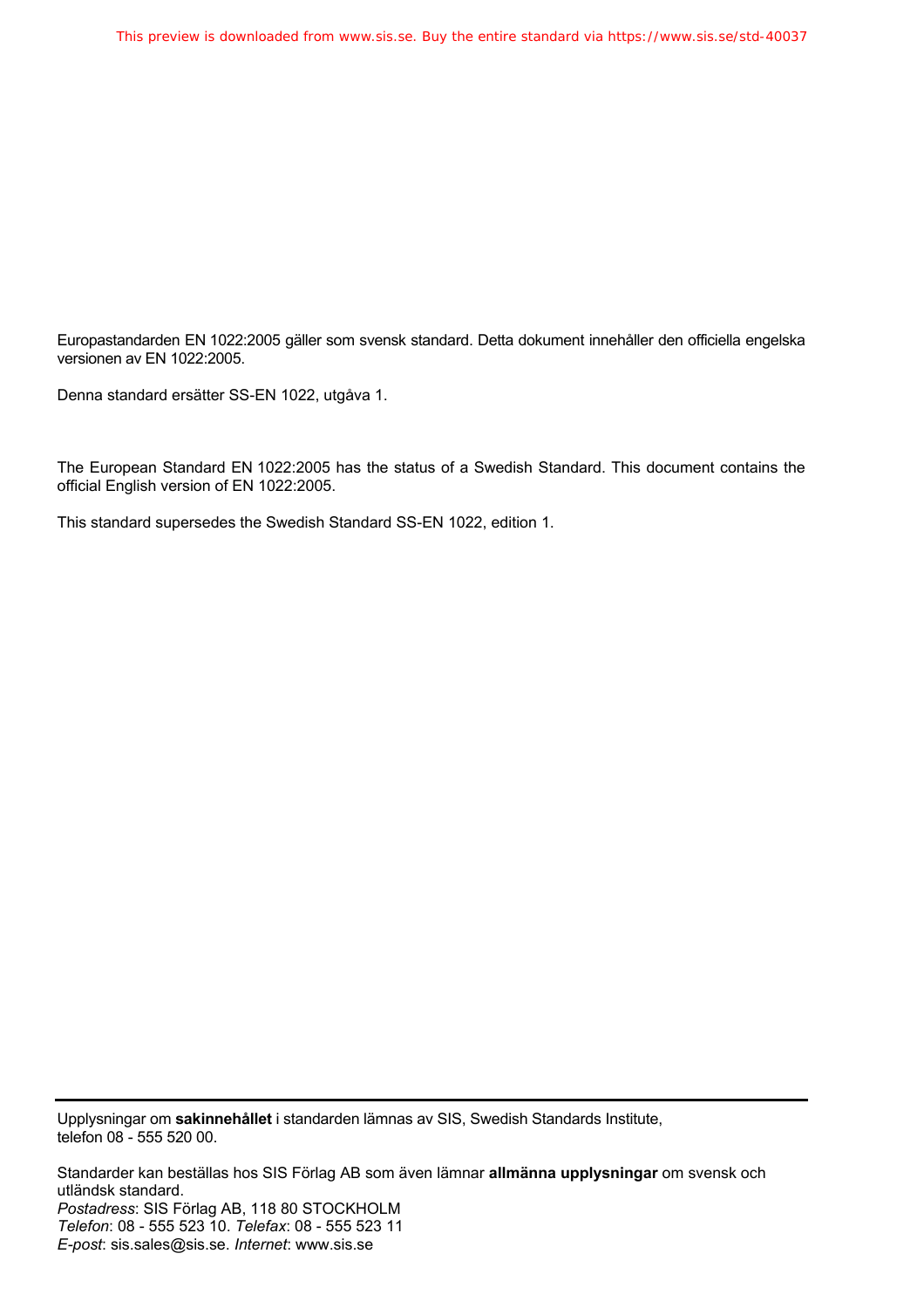# EUROPEAN STANDARD NORME EUROPÉENNE

EUROPÄISCHE NORM

# **EN 1022**

June 2005

ICS 97.140 Supersedes EN 1022:1996

English version

### Domestic furniture - Seating - Determination of stability

Mobilier domestique - Sièges - Détermination de la stabilité Wohnmöbel - Sitzmöbel - Bestimmung der Standsicherheit

This European Standard was approved by CEN on 26 May 2005.

CEN members are bound to comply with the CEN/CENELEC Internal Regulations which stipulate the conditions for giving this European Standard the status of a national standard without any alteration. Up-to-date lists and bibliographical references concerning such national standards may be obtained on application to the Central Secretariat or to any CEN member.

This European Standard exists in three official versions (English, French, German). A version in any other language made by translation under the responsibility of a CEN member into its own language and notified to the Central Secretariat has the same status as the official versions.

CEN members are the national standards bodies of Austria, Belgium, Cyprus, Czech Republic, Denmark, Estonia, Finland, France, Germany, Greece, Hungary, Iceland, Ireland, Italy, Latvia, Lithuania, Luxembourg, Malta, Netherlands, Norway, Poland, Portugal, Slovakia, Slovenia, Spain, Sweden, Switzerland and United Kingdom.



EUROPEAN COMMITTEE FOR STANDARDIZATION COMITÉ EUROPÉEN DE NORMALISATION EUROPÄISCHES KOMITEE FÜR NORMUNG

**Management Centre: rue de Stassart, 36 B-1050 Brussels** 

© 2005 CEN All rights of exploitation in any form and by any means reserved worldwide for CEN national Members.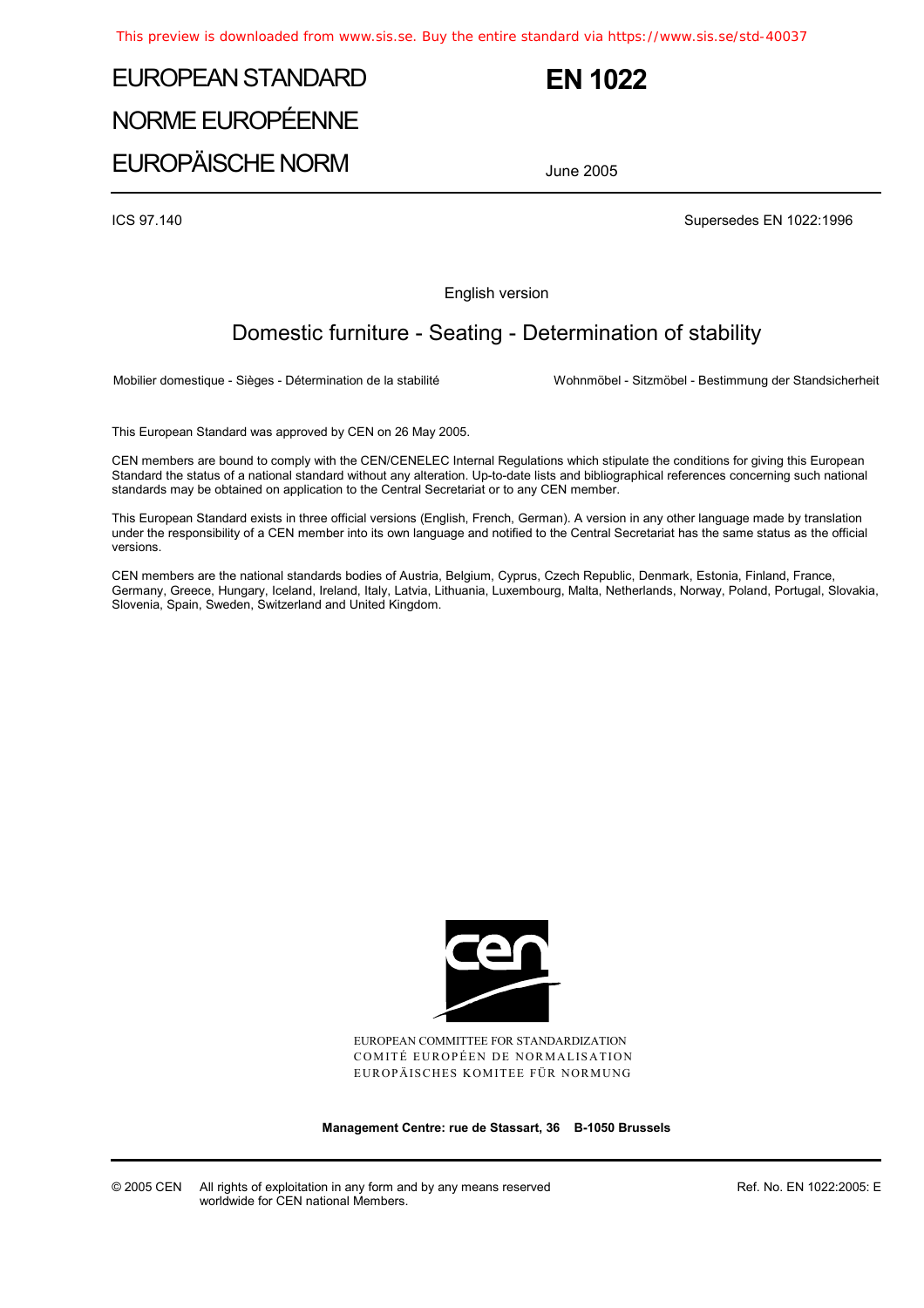This preview is downloaded from www.sis.se. Buy the entire standard via https://www.sis.se/std-40037

### EN 1022:2005 (E)

## **Contents**

| O<br>.,<br>× |
|--------------|
|--------------|

| $\blacktriangleleft$ |                                                                                   |  |
|----------------------|-----------------------------------------------------------------------------------|--|
| $\overline{2}$       |                                                                                   |  |
| $\overline{3}$       |                                                                                   |  |
| $\overline{4}$       |                                                                                   |  |
| 5                    |                                                                                   |  |
| 6                    |                                                                                   |  |
| $\overline{7}$       | Test procedures and requirements for seating with variable geometry: experimental |  |
| 8                    |                                                                                   |  |
| 9                    |                                                                                   |  |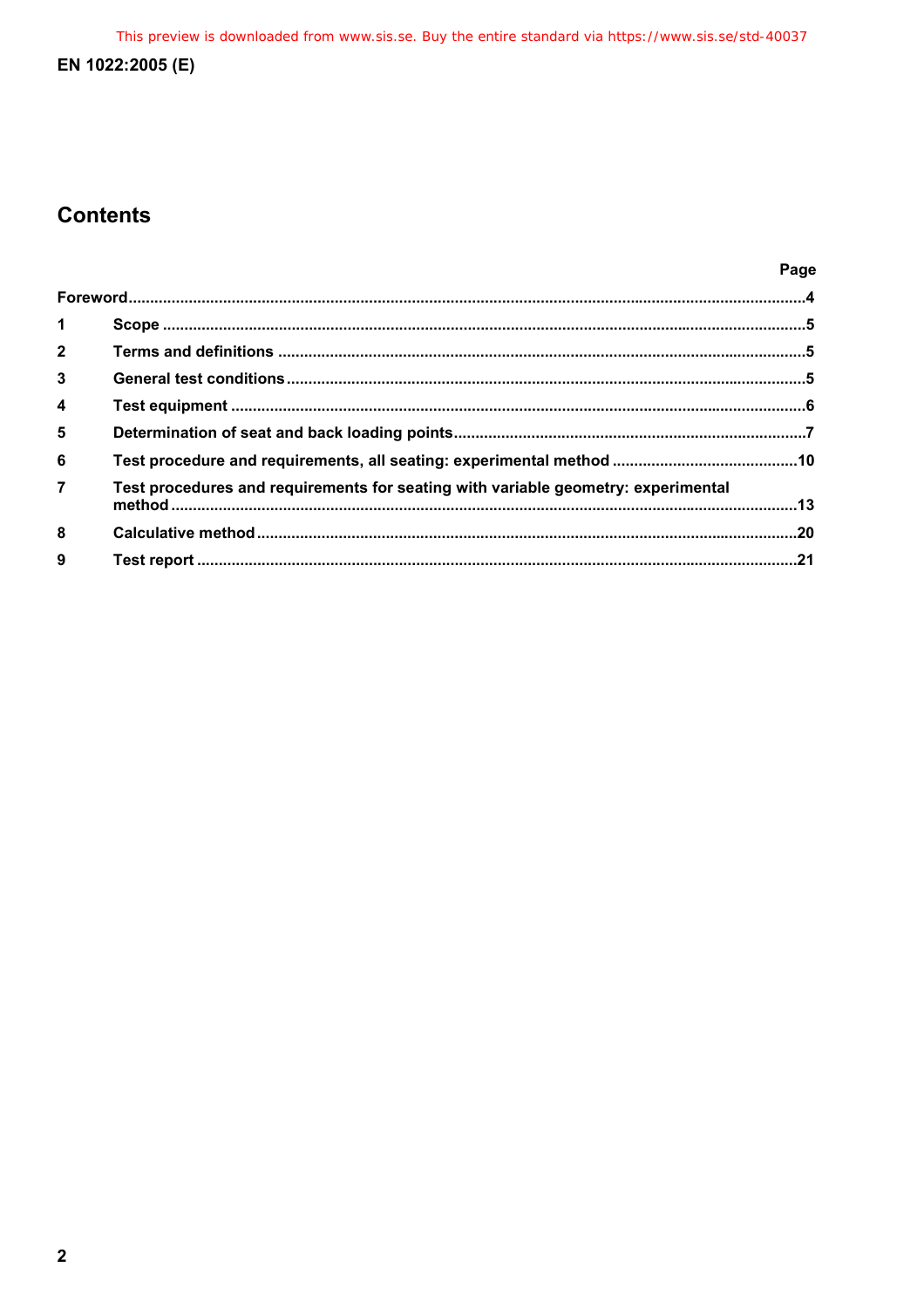### <span id="page-4-0"></span>**Foreword**

This European Standard (EN 1022:2005) has been prepared by Technical Committee CEN/TC 207 "Furniture", the secretariat of which is held by UNI.

This European Standard shall be given the status of a national standard, either by publication of an identical text or by endorsement, at the latest by December 2005, and conflicting national standards shall be withdrawn at the latest by December 2005.

This document supersedes EN 1022:1996.

According to the CEN/CENELEC Internal Regulations, the national standards organizations of the following countries are bound to implement this European Standard: Austria, Belgium, Cyprus, Czech Republic, Denmark, Estonia, Finland, France, Germany, Greece, Hungary, Iceland, Ireland, Italy, Latvia, Lithuania, Luxembourg, Malta, Netherlands, Norway, Poland, Portugal, Slovakia, Slovenia, Spain, Sweden, Switzerland and United Kingdom.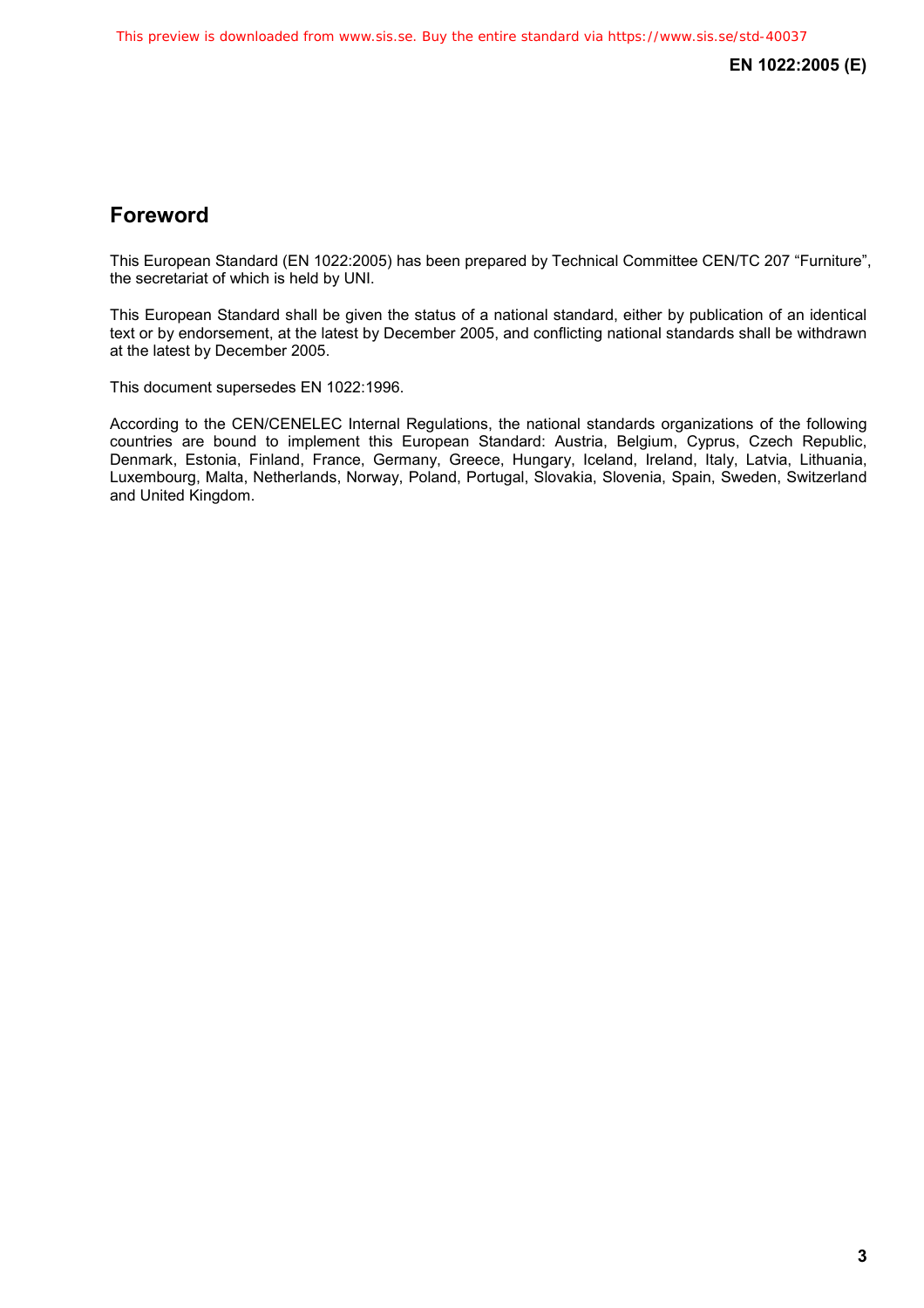#### <span id="page-5-0"></span>**1 Scope**

This European Standard specifies test methods and requirements for the determination of the stability of all types of domestic seating for adults.

The European Standard does not apply to adjustable geometry seating where the backrest is at an angle of 10º or less to the horizontal.

Stability can be determined by either the experimental or the calculative method. Both methods are based on the same forces and points of application.

The calculative method does not apply to seating, which have variable geometry and to seating, which visibly flex under the applied loads.

If the result of the calculative method is uncertain or marginal the result shall be checked, if possible, by the experimental method.

#### **2 Terms and definitions**

For the purposes of this European Standard, the following terms and definitions apply:

#### **2.1**

#### **stability**

ability to withstand forces that tend to cause the loaded seating to overturn

#### **2.2**

#### **load bearing structure**

any part of a chair, which as its primary function supports a portion of the loads exerted by the sitter, e.g. the seat frame but not the upholstery

#### **2.3**

#### **footrest**

part of the structure of a chair intended to support the feet of the sitter

#### **3 General test conditions**

#### **3.1 General**

No prior conditioning is required.

The furniture shall be tested as delivered. The tests shall be carried out in the configuration most likely to cause overturning.

Knock-down furniture shall be assembled according to the instructions supplied with it. If the furniture can be assembled or combined in different ways, the most adverse configuration shall be used for each test. Knockdown fittings shall be tightened before testing.

Stools shall be tested for forwards overturning in all directions. The other stability tests are not applicable.

The test results are only valid for the tested seating. When the test results are intended to be applied to production models, the tested seating shall be representative of the production model.

In the case of designs not catered for in the test procedures, the tests shall be carried out as far as possible as described and deviations from the test procedure recorded in the test report.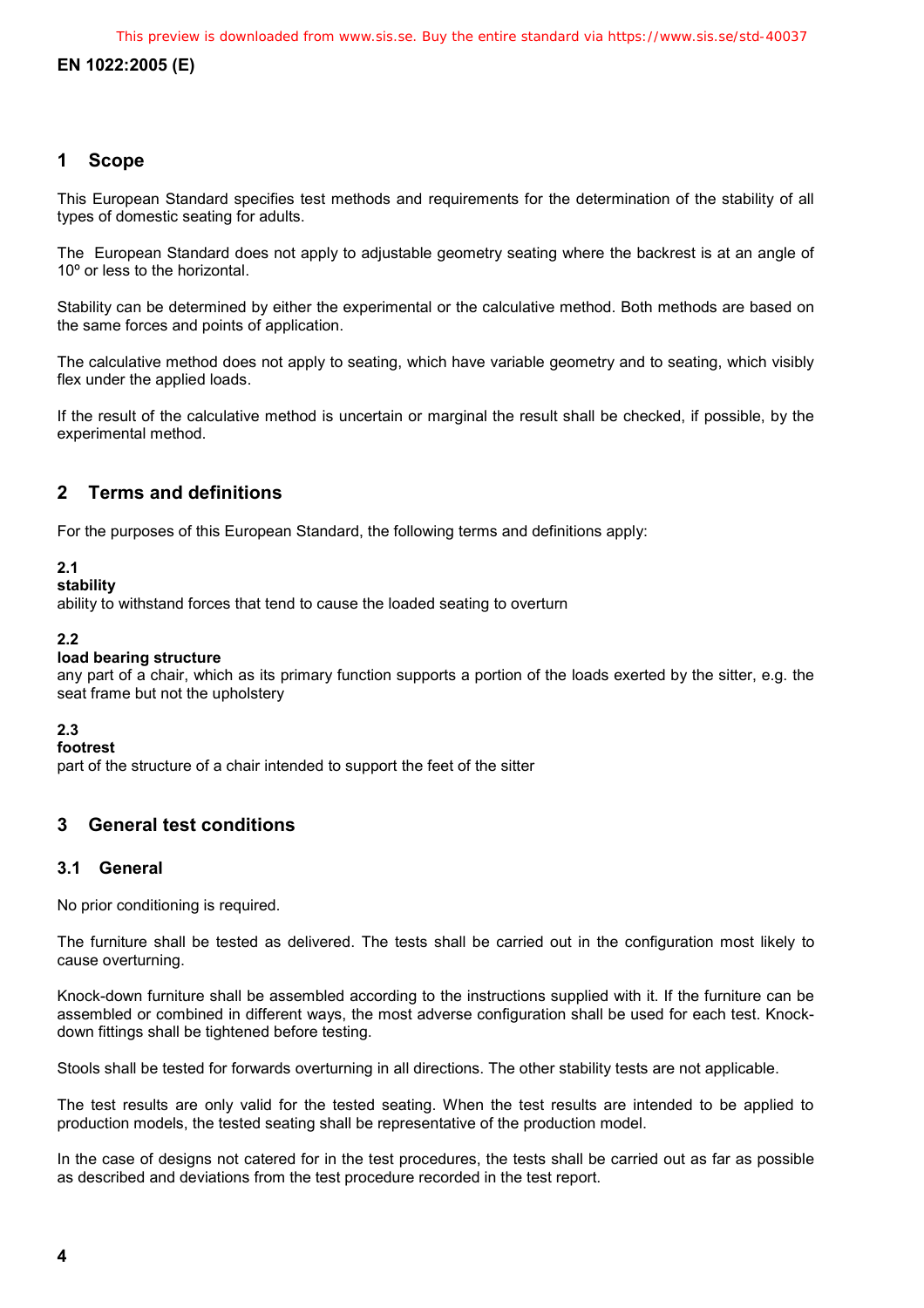#### <span id="page-6-0"></span>**3.2 Tolerances**

Unless otherwise stated:

- $\equiv$  all forces shall have an accuracy of  $\pm$  5 % of the nominal force.
- $-$  all masses an accuracy of  $\pm$  0.5 % of the nominal mass.
- $-$  all dimensions an accuracy of  $\pm$  1 mm of the nominal dimension.
- $-$  all angles an accuracy of  $\pm 2^{\circ}$  the nominal angle.

The tolerance for positioning of loading pads shall be  $\pm$  5 mm.

The tests are described in terms of the application of forces. Masses can however be used. The relationship 10  $N = 1$  kg may be used for this purpose.

#### **4 Test equipment**

#### **4.1 General**

Except otherwise specified, the tests may be applied by any suitable device, because results are dependent on correctly applied loads and not upon the apparatus.

The test equipment shall not hinder any deformation of the seating being tested.

All loading pads shall be capable of pivoting in relation to the direction of the applied force and the pivot point shall be as close as practically possible to the load surface.

#### **4.2 Loading pad**

Rigid circular object 200 mm in diameter with a face having a convex spherical curvature of 300 mm radius with a 12 mm edge radius. The loading pad shall be mounted on a device, which can apply a vertical force as specified.

#### **4.3 Horizontal force application device**

A device, which can apply a force either at a given value or at a gradually increasing value, e.g. a spring balance.

#### **4.4 Loading discs**

Discs with a mass of 10 kg each, diameter 350 mm and a thickness of 48 mm.

#### **4.5 Support apparatus**

An apparatus to support the main stack of the loading discs in reclining chair tests. It shall be as light as possible and not heavier than 2,5 kg. Figure 1 shows a basic design.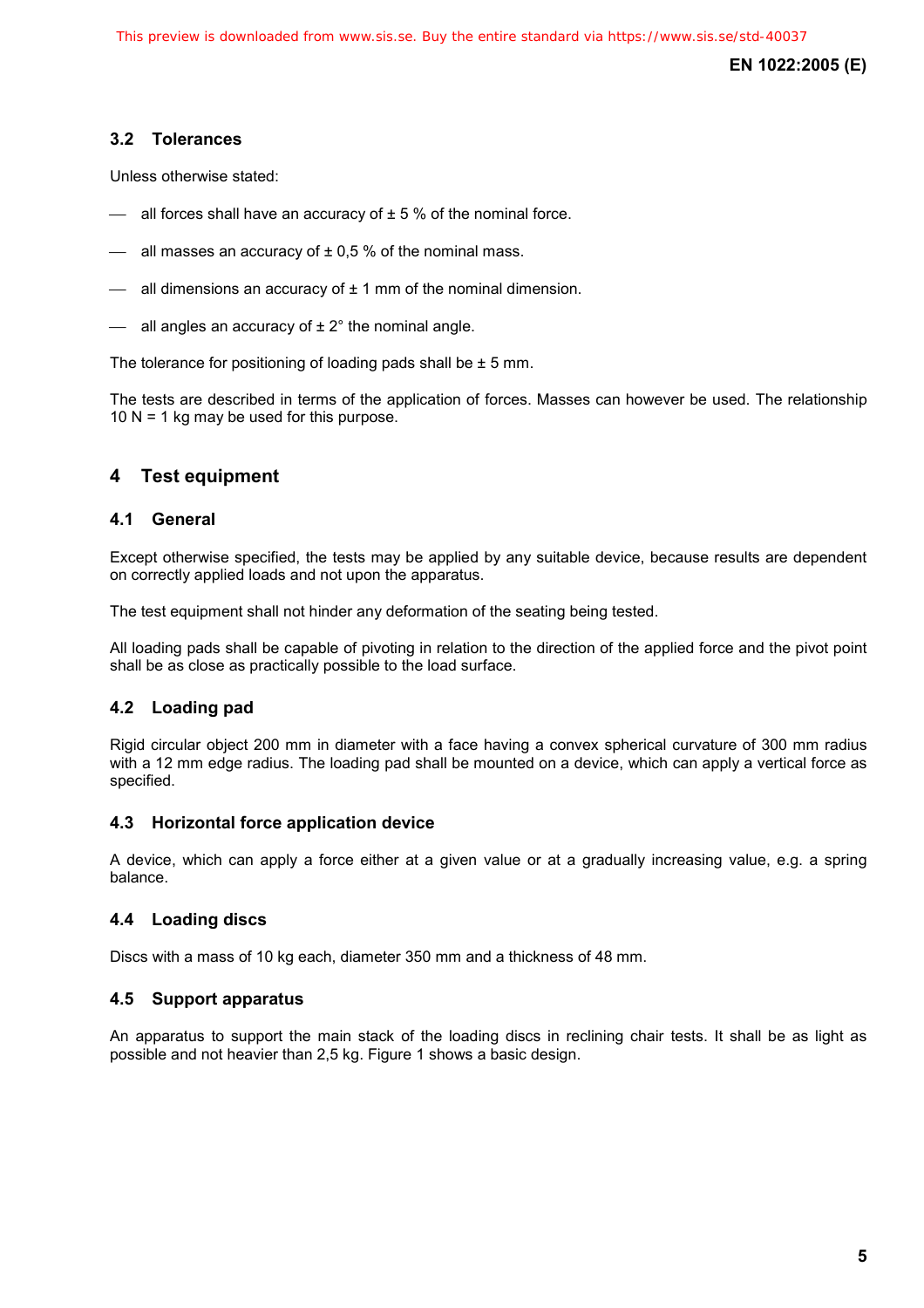Dimensions in millimetres

<span id="page-7-0"></span>

**Figure 1 — Support apparatus** 

#### **4.6 Loading point template**

A template, which consists of two shaped members fastened together by a pivot at one end (Figures 2 and 3). The contours of the shaped surfaces are so devised as to sink into the upholstery. For this purpose the seat loading arm shall have a mass of 20 kg applied at the seat loading point.

The apparatus is marked as shown in Figure 3.

#### **4.7 Stops**

Stops shall be of the minimum height required to prevent sliding and shall not inhibit overturning.

#### **4.8 Floor surface**

Horizontal, flat, rigid and with a smooth surface.

#### **5 Determination of seat and back loading points**

The seat and back loading points shall be determined using the loading point template (4.6) as specified below. In some cases it may not be possible to determine the loading points by means of the loading point template. In such cases, the loading points of 175 mm forward of the seat/back junction and 300 mm upward from the seat/back junction shall be used.

Position the loading point template (4.6) on the fore and aft centreline as far towards the rear as possible with its load applied at the seat loading point.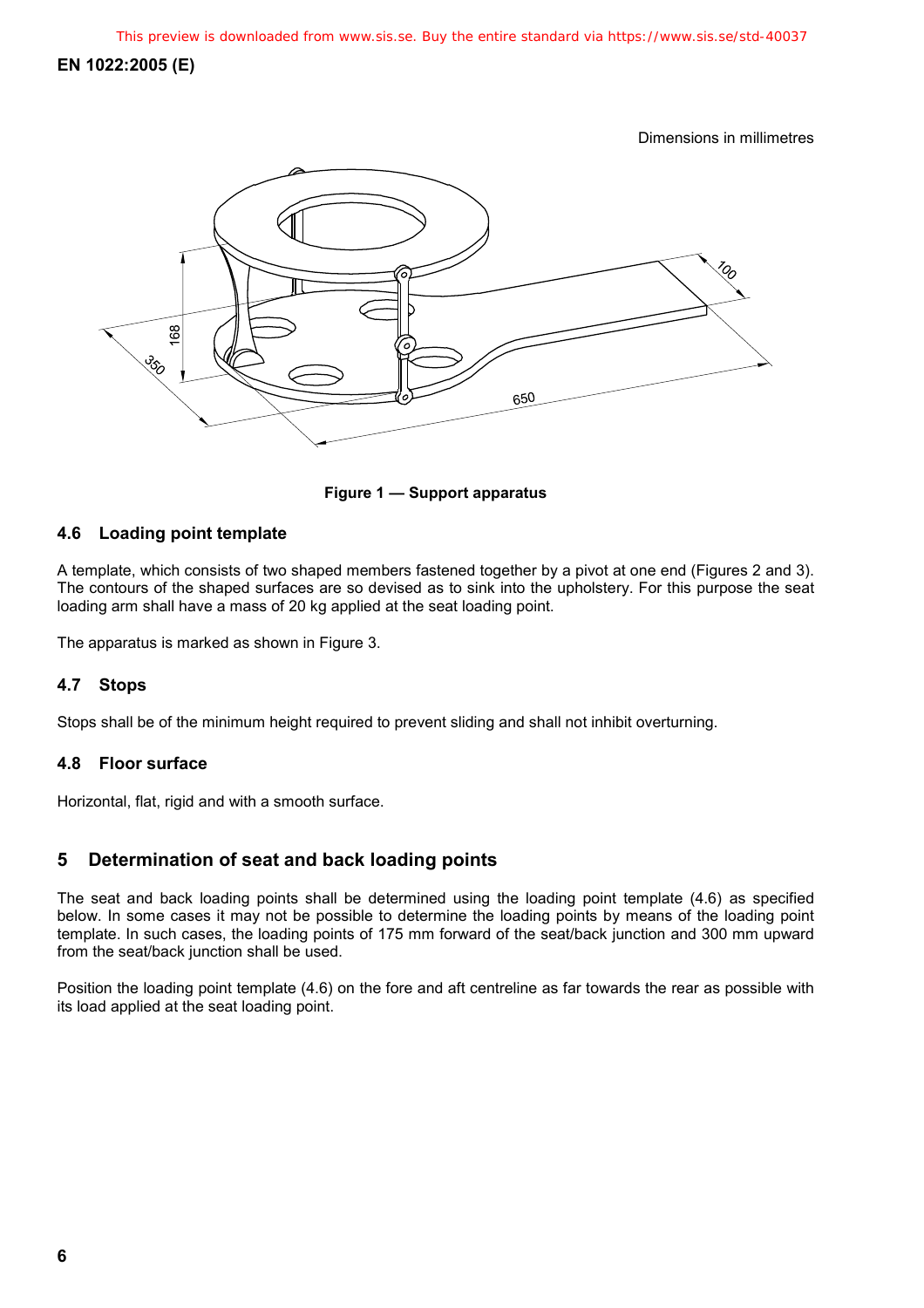Scale: 1 square = 20 mm



#### **Key**

- 1 Rear<br>2 Front
- 2 Front<br>3 Top
- 3 Top
- 
- 4 Bottom<br>5 Seat los<br>6 Back lo<br>7 Pivot po 5 Seat loading point
- 6 Back loading point
- 7 Pivot point
- A Seat portion<br>B Back portion
- **Back** portion

**Figure 2 — Loading surface curves for seat and back loading point template**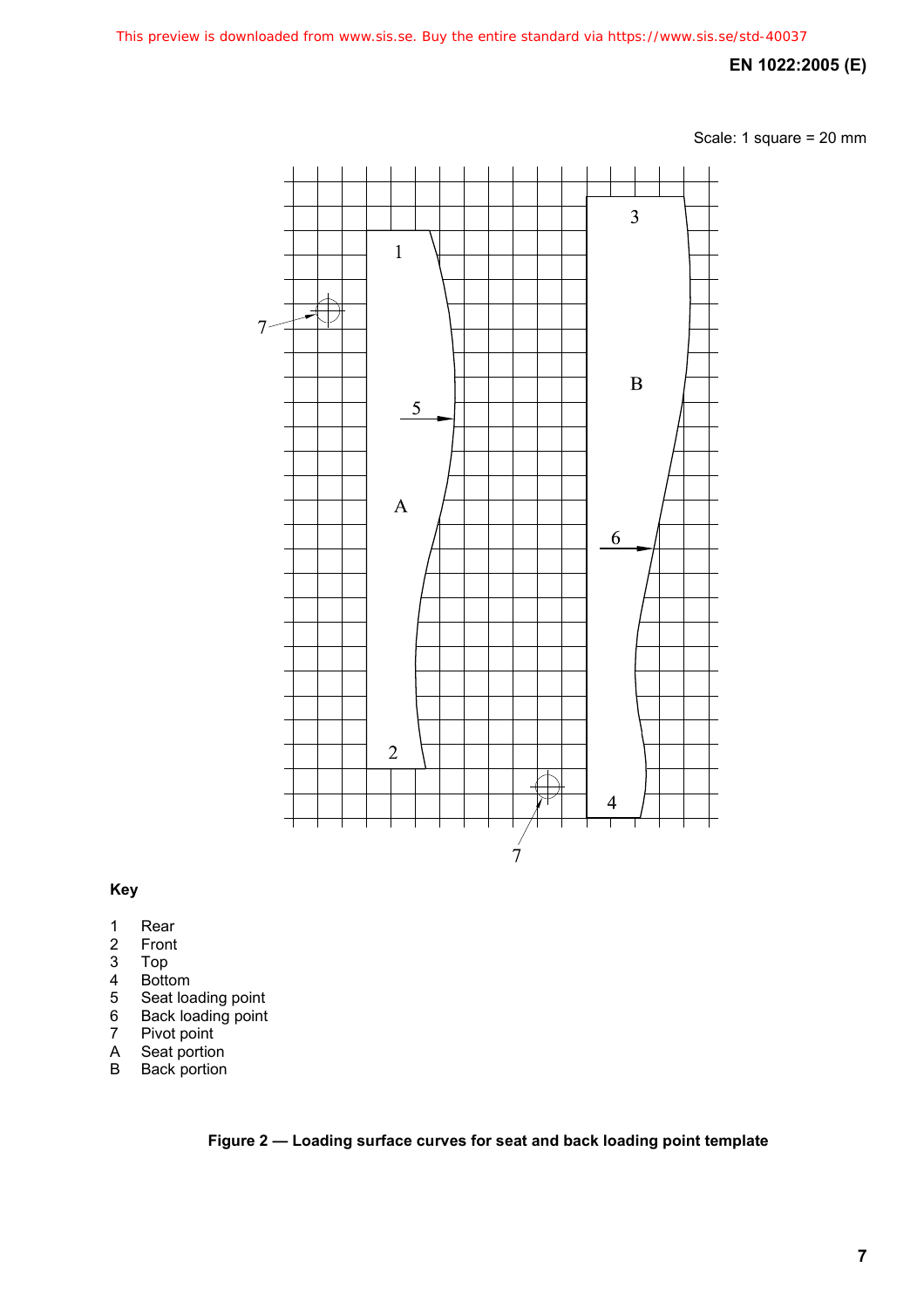Dimensions in millimetres



#### **Key**

- 1 Typical section
- 2 Straight edge for determination of seat or back inclination
- 3 Mark to fix 90°
- A Seat loading point (chairs)
- B Back loading point (chairs)

#### **Figure 3 — Loading point template**

Adjust its position by pushing the back portion into the back, so levering the seat portion forwards until the shape of the loading point template correlates with that of the seat. In cases where the loading point template can be settled in more than one position, the position having the smallest angle between the seat and back portions of the loading point template shall be used.

The angle shall in no cases be less than 90°.

Mark the loading points from the loading point template.

When a seating has more than one sitting place, repeat the procedures on the other sitting places. If the number of sitting places in the seating is not obvious, divide the total seat length (in millimetres) by 600 and round to the nearest whole number to determine the number of places. Divide the total seat length into that number of places of equal length.